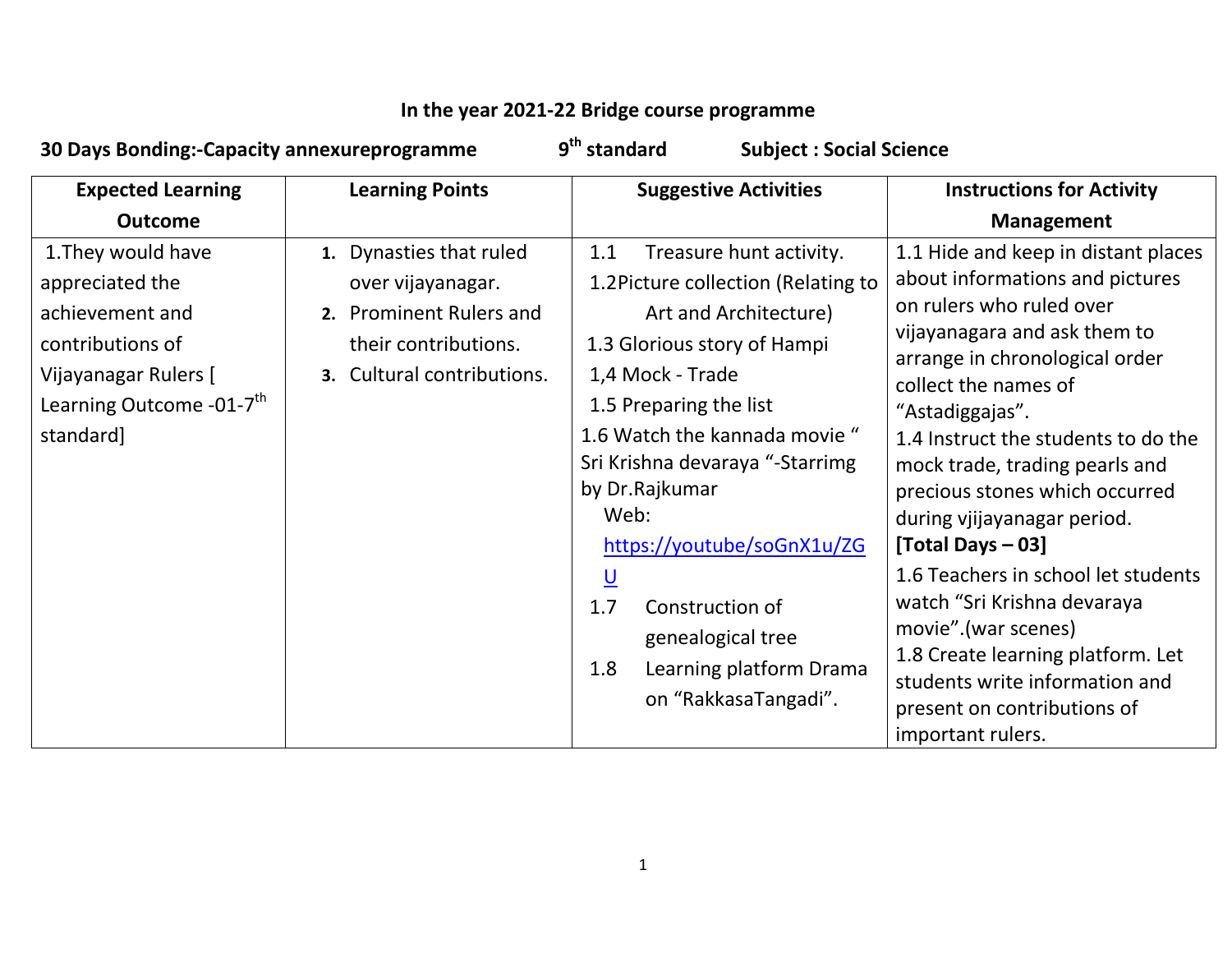1. They describe the contributions of Bahamani Sultans is the field of literature art and architecture [learning outcome-02, 7<sup>th</sup> standard]

| 1. Establishment of         |  |  |  |
|-----------------------------|--|--|--|
|                             |  |  |  |
| Bahamani Kingdom.           |  |  |  |
| 2. Contributions of         |  |  |  |
| Mohammad Gawan.             |  |  |  |
| 3. Cultural countributions. |  |  |  |
|                             |  |  |  |

|         | 2.1 Visit to place [Local Masjid] |               | 2.2. Collect the informations and |                                  |  |                     |  |      |       |
|---------|-----------------------------------|---------------|-----------------------------------|----------------------------------|--|---------------------|--|------|-------|
|         | Picture collection<br>2.1         |               | pictures during the Bahamani      |                                  |  |                     |  |      |       |
|         |                                   | $2.2^{\circ}$ | Information collection.           |                                  |  | rulers period,      |  |      |       |
|         |                                   | 2.3           | Arranging in chronological        | List out the features of         |  |                     |  |      |       |
| itions. |                                   |               | order                             | architectural styles of Bahamani |  |                     |  |      |       |
|         |                                   | 2.4           | Quiz                              | and vijayanagar and observe the  |  |                     |  |      |       |
|         |                                   | 2.5           | Performance on short play         | difference.                      |  |                     |  |      |       |
|         |                                   | 2.6           | Autobiography                     | 2.7                              |  | Ask them to         |  | read | the   |
|         |                                   |               |                                   |                                  |  | Autobiography       |  | of   | Hasan |
|         |                                   |               |                                   |                                  |  | gangu Bahaman Shah. |  |      |       |
|         |                                   |               |                                   | [Total Days $-01$ ]              |  |                     |  |      |       |
|         |                                   |               |                                   |                                  |  |                     |  |      |       |

2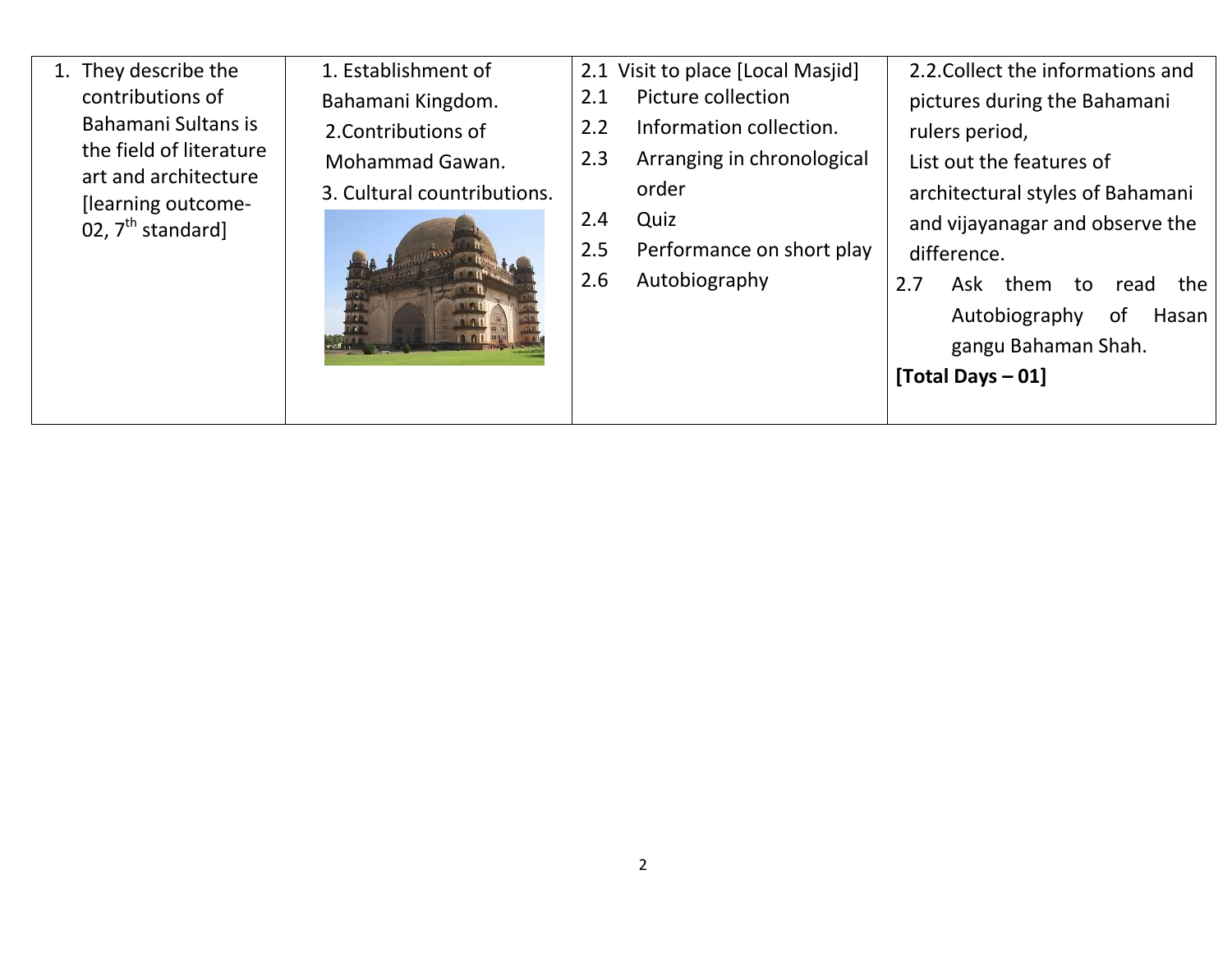2. The role of Bhaktipanth in bringing out the religious harmony. The teachings of saints and Dasas are explained [Learning outcome-03,7 $th$  standard]

| 1. The three Aacharyas | 3.1<br>Role                     |
|------------------------|---------------------------------|
|                        | 3.2 Short play performance      |
|                        | 3.3 Photo collections of Bhakti |
|                        | <b>Saints</b>                   |
|                        | 3.4 Teachings of Sufi saints,   |
|                        | collection of autobiographies   |
|                        | 3.5 Collection of Vachanasongs  |
|                        | 3,6 group activity              |
|                        | 3,7 Quiz                        |
|                        | 3.8<br>Dance songs              |
|                        | 3.9<br><b>Watching movie</b>    |
|                        | Weblink;                        |
|                        | https://youtu.be/B6wH           |
| 2. Bhakti Saints       | MFAKE8K                         |
| 3. Sufi Saints         | 3.10<br>Mock parliament [First  |
|                        | parliament of World]            |
|                        |                                 |
|                        | 3.11 Learning station           |
|                        | 3.12 Watching the movie on      |
|                        | "Santa ShishunalaSharieff".     |
|                        |                                 |
|                        |                                 |
|                        |                                 |
|                        |                                 |
|                        |                                 |

3.1 Ask the students to do role play on the tree Aacharyas 3.2 Assign the role play of Basavanna. 3.6 Divide the class into various group's .Ask them to collect the information of various Bhaktisaints and to share in the class. 3.7 Arrange the Quiz on sharanas, Bhakti saints,life of sufi saints and their teachings. 3.10 Arrange the show-case of AnubhavaMantapa wherein various sharanas tried to eradicate caste system.3.11 Keep the information of Bhakti saints in various learning platforms and ask the students to visit and collect information. [Total Days – 02]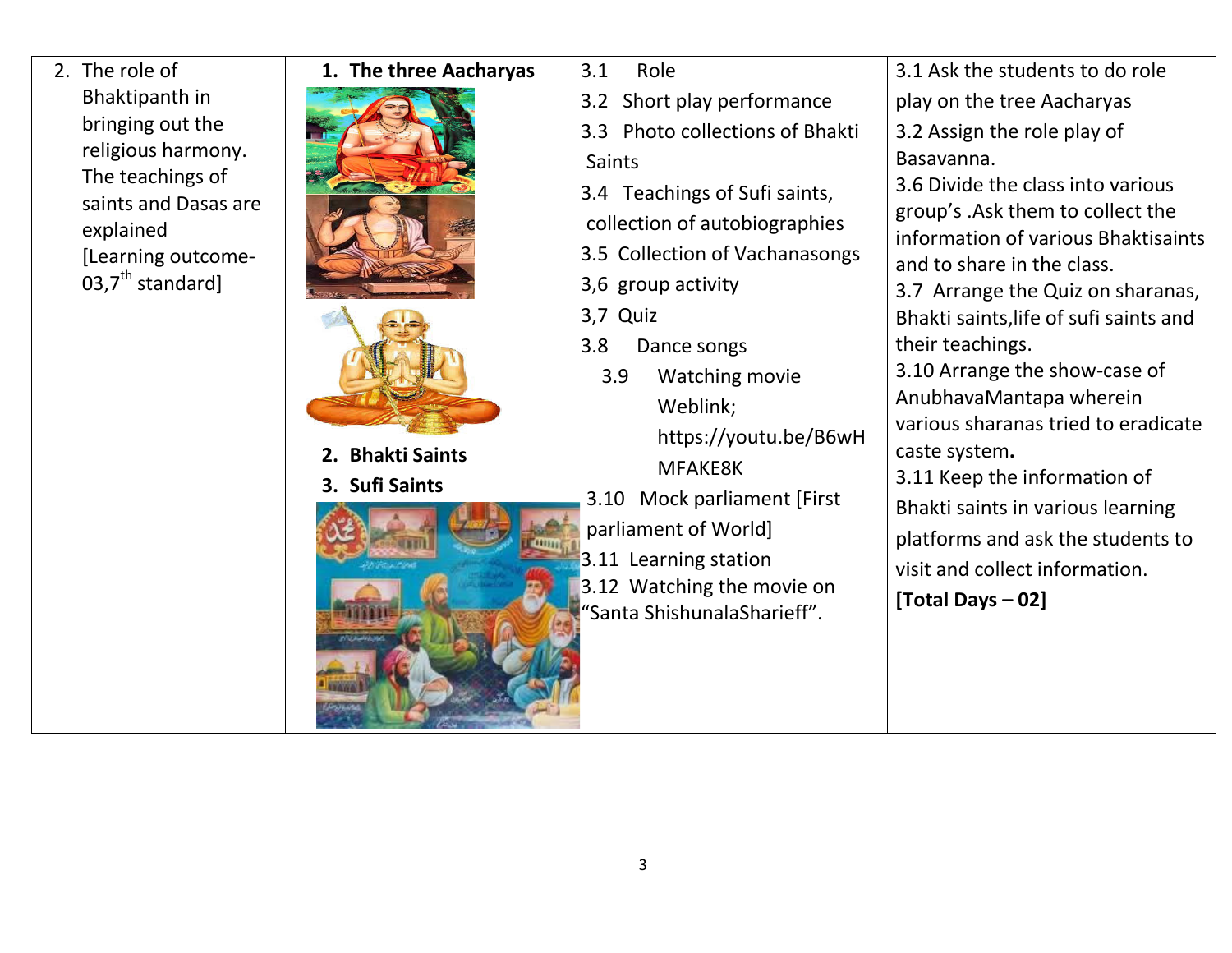| 4. They learn about the<br>influence of Sultans and<br>Moghul Rule on Political,<br>Social economical and<br>cultural life of the people.<br>[Learning concept-=6- $7th$<br>standard] | 1. Cultural contributions<br>of Delhi Sultanate and<br>Moghul period.             | 4.1<br>4.2<br>4.3<br>4.4<br>4.5<br>4.6<br>4.7<br>4.8 | Group discussion<br>Preparation of lists [<br>festivals, professions]<br><b>Collection of monument</b><br>pictures<br>Autobiography<br>Learning platform<br>Conversation<br>Group discussion<br>Collection of words from<br>different language. | 4.1 Divide the class into groups<br>assign one cultural contribution<br>learning concept to every group,<br>let them collect information,<br>facilitate for discussion.<br>4.3. Mae the students to collection<br>the pictures of monuments and<br>observe analyse the differences in<br>the structure of building.<br>4.6 Do discussion on the cultural<br>contribution of Delhi Sultans and<br>Mughal period.<br>4.8 Visit the Revenue Department<br>and motivate them to collect the<br>words used their in other<br>languages[Ex: Shirastedar, Pahani,<br>Patta, Bagarhukkum, e.t.c.,]<br>[Total Days - 02] |
|---------------------------------------------------------------------------------------------------------------------------------------------------------------------------------------|-----------------------------------------------------------------------------------|------------------------------------------------------|-------------------------------------------------------------------------------------------------------------------------------------------------------------------------------------------------------------------------------------------------|-----------------------------------------------------------------------------------------------------------------------------------------------------------------------------------------------------------------------------------------------------------------------------------------------------------------------------------------------------------------------------------------------------------------------------------------------------------------------------------------------------------------------------------------------------------------------------------------------------------------|
| 5. Summarize the life and<br>achievements of Shivaji<br>[Learning outcome<br>07- $7th$ standard]                                                                                      | 1. Early life of Shivaji<br>2. Military Achievement<br>3. Administrative Reforms. | 5.1<br>5.2<br>5.3<br>5.4<br>5.5<br>5.6<br>5.7<br>5.8 | Video display<br>Picture collection on Forts.<br><b>Drawing</b><br><b>Dramas</b><br><b>Construction of Map</b><br>Role play<br>Mock on Royal court<br>Make them to narrate the                                                                  | 5.1 Video display on the<br>assassination of Afzal Khan by<br>Shivaji.<br>5.5 Cocate the conquered places of<br>Shivaji during the reign of<br>marathas.<br>5.6 Create the comparative<br>concept of Astapradhanas with<br>present Cabinet Ministers.                                                                                                                                                                                                                                                                                                                                                           |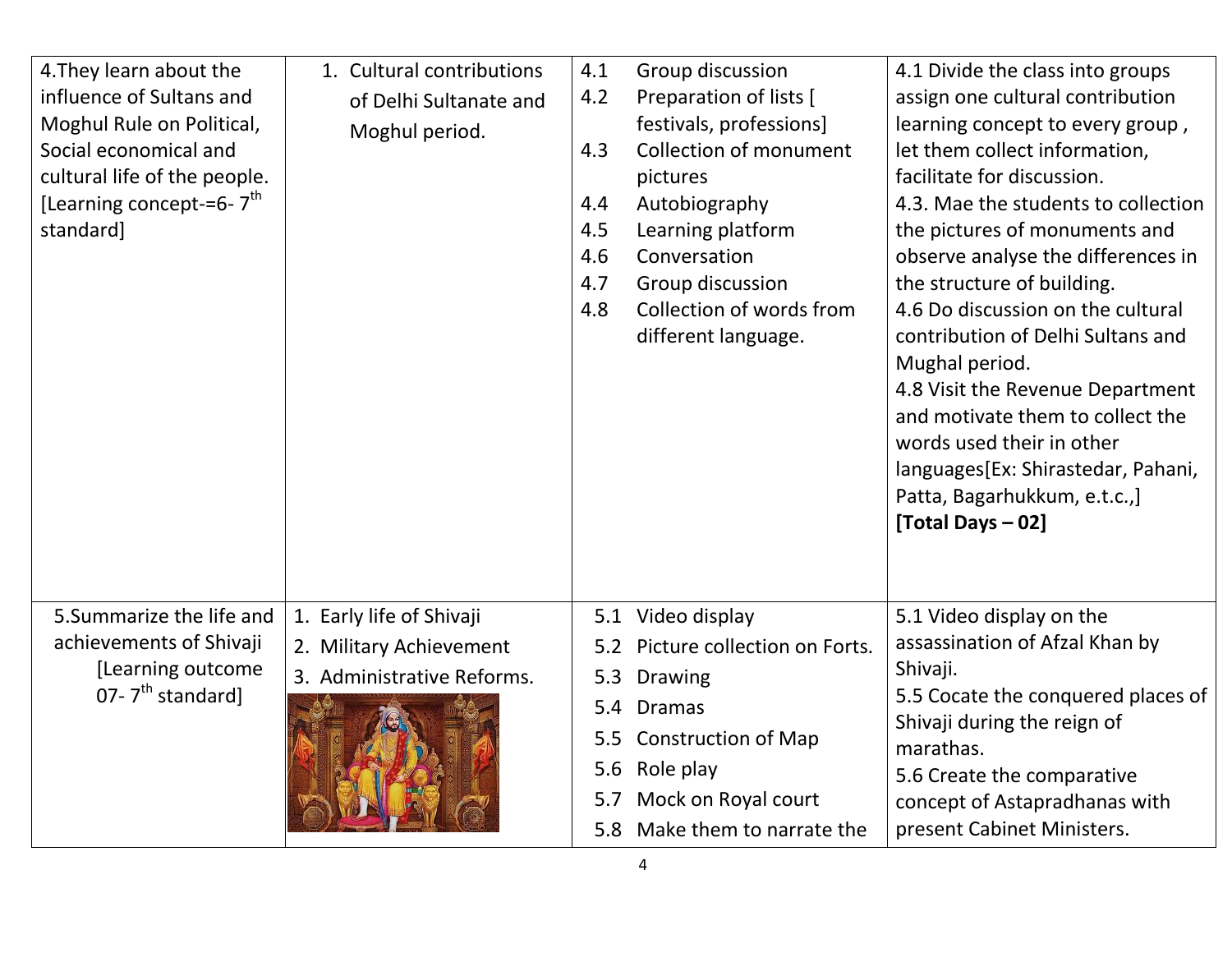|                                                                                                                                                                                                                |                                                                                                                                                                                  | story.<br>More information on<br>5.9<br>Guerilla Warfare.                                                                     | [give different roles to students<br>and ask them to act like<br>Astapradhans. Later ask them to<br>enact like present modern<br>ministers]<br>5.8 Grandmother stories.<br>[[Total Days - 02]<br>5.9 Weblink on Shivaji's<br>information.<br>https://youtu.be/AhByISaCD-Y                                                                                                                                                      |
|----------------------------------------------------------------------------------------------------------------------------------------------------------------------------------------------------------------|----------------------------------------------------------------------------------------------------------------------------------------------------------------------------------|-------------------------------------------------------------------------------------------------------------------------------|--------------------------------------------------------------------------------------------------------------------------------------------------------------------------------------------------------------------------------------------------------------------------------------------------------------------------------------------------------------------------------------------------------------------------------|
| 6. They learn about<br>Fundamental Rights,<br><b>Duties, Directive Principles</b><br>of state policy and the<br>advantages the citizens<br>gain from it.<br>[Learning outcome-17, $7^{\text{th}}$<br>standard] | 1. To learn about the<br><b>Fundamental Rights.</b><br>2. To know about the<br><b>Fundamental Duties</b><br>3. To know about the<br>Directive Principles of the<br>state policy. | 6.1 Learning station.<br>6.2 Debate<br>6.3 Group discussion<br>6.4 Mock show<br>6.5 Treasure hunt<br><b>Ideal talk</b><br>6.6 | 6.4Demonstrate a mock show on<br>the protection of public property<br>and public behavior [4 creating<br>awareness to students by making<br>them to enact on the destruction<br>of public property, and examples<br>of damaging public property]<br>Example:- Writing ugly words in<br>the public places e.t.c.,<br>6.6 Facilitate the students to<br>discuss on Rights and Duties<br>through ideal talk.<br>[Total Days - 01] |
| 7. Identify and locate his<br>state Vidhanasadha<br>Constituency and local                                                                                                                                     | 1. Introduction to<br>vidhanasabha and                                                                                                                                           | 7.1 Quiz<br>7.2 To locate on Karnataka                                                                                        | 7.2 Ask the students to locate the<br>vidhanasabha constituencies on                                                                                                                                                                                                                                                                                                                                                           |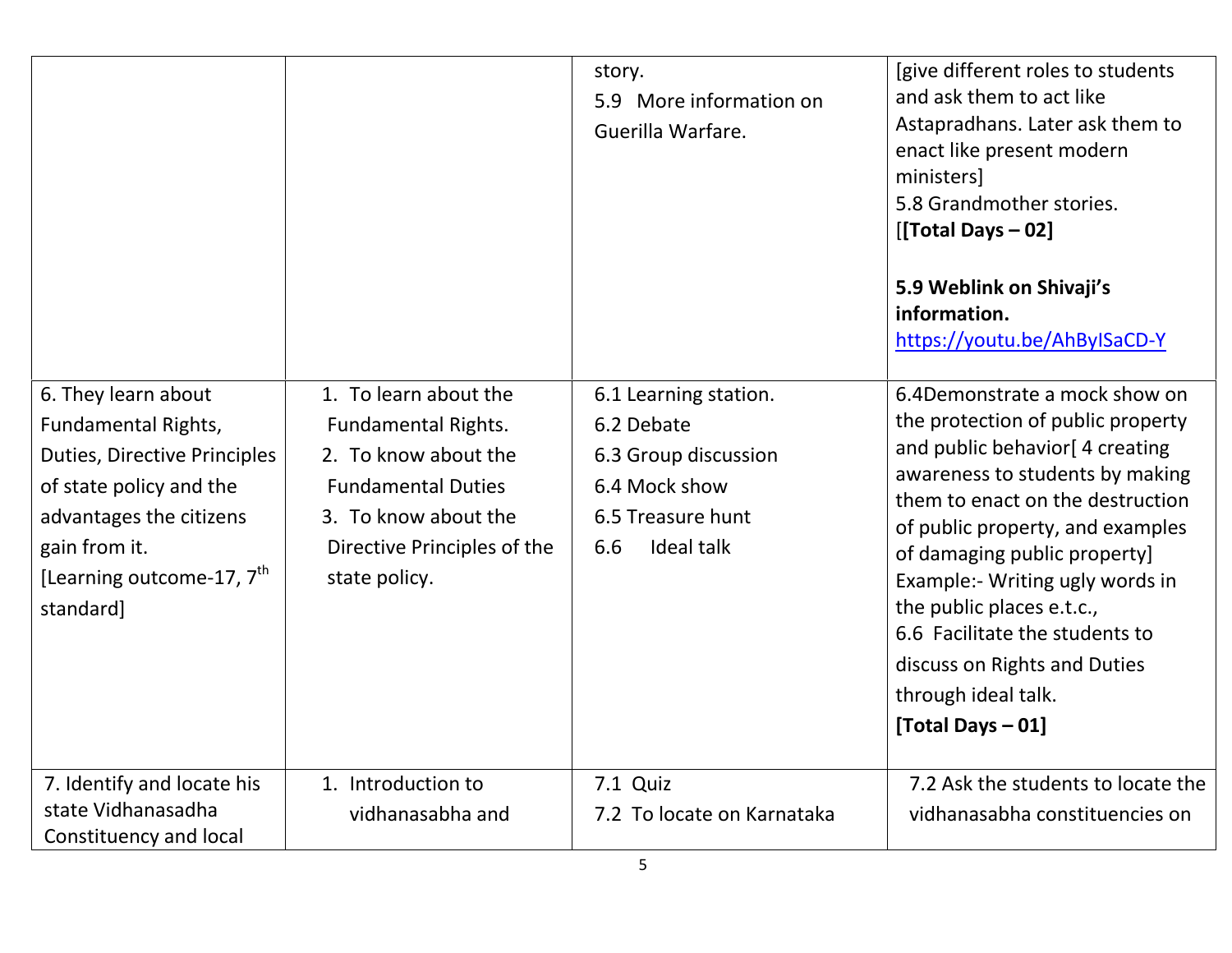| Vidhanasabha member.<br>[Learning outcome -18-<br>$7th$ standard]                                                         | vidhanaparishath<br>2. Introduction to local<br>Representatives                                                      | Map<br>7.3 Interview<br>7.4 Preparation of table<br>[ To know about the C.M or<br>other members, from which<br>constituency they are chosen.                                                                                                      | the map of Karnataka.<br>Locate the local vidhanasabha<br>constituency.<br>7.5 Arrange an interview to the<br>local M.L.A's if they are available.<br>[Total Days - 02]                                                                                                                                                                                                                                                                             |
|---------------------------------------------------------------------------------------------------------------------------|----------------------------------------------------------------------------------------------------------------------|---------------------------------------------------------------------------------------------------------------------------------------------------------------------------------------------------------------------------------------------------|-----------------------------------------------------------------------------------------------------------------------------------------------------------------------------------------------------------------------------------------------------------------------------------------------------------------------------------------------------------------------------------------------------------------------------------------------------|
| 8. Describe the signifance<br>and the role played by the<br>Defence service.<br>[Learning outcome -19<br>$7th$ standard ] | 1. Introduction of Defence<br>force.<br>2. Importance of Defence<br>force.<br>3. Different types of<br>Armed forces. | Preparation of cader list.<br>8.1<br>8.2 Collection of information.<br>8.3 Collection of pictures<br>relating to military force.<br>8.4 An interview with local<br>military person.<br>8.5 Video display Weblink:<br>https://youtu.be/KxsdWBcaKvK | 8.2 Ask the students to make a list<br>of Defence Force in India and<br>display in class.<br>8.1 Ask them to collect<br>information on various posts<br>available in the Defence Force.<br>8.3 Ask them to collect and store<br>the pictures and information which<br>are often published in the<br>newspaper.<br>8.4 Make them to an interview<br>with the retired military person<br>8.5 Witness the Republic Day<br>Parade.<br>[Total Days - 02] |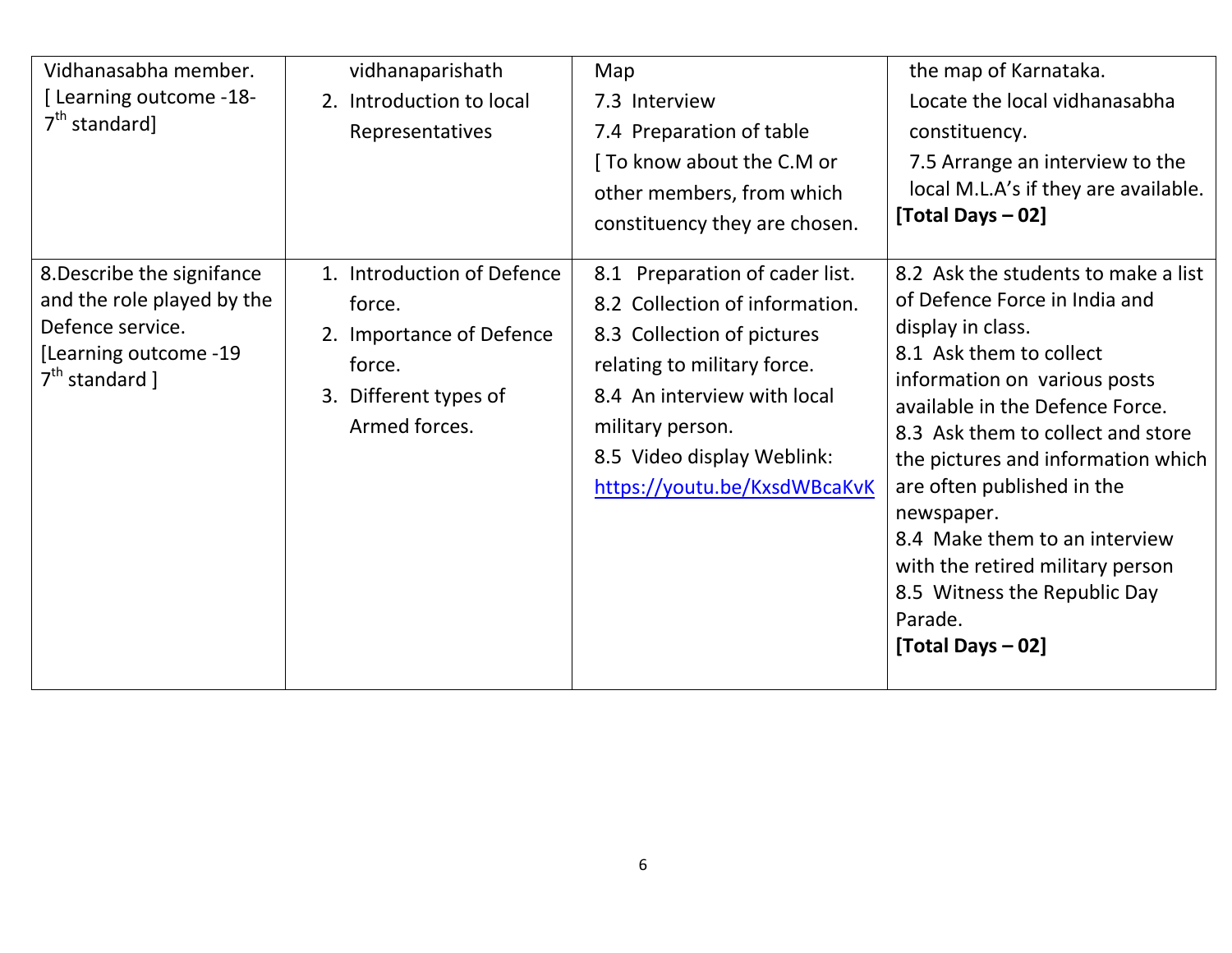| 9. They explain the<br><b>Buddhism and Jainism</b><br>teachings and differences<br>in life style.<br>[Learning outcome-06<br>$8th$ standard]                         | 1. They learn about<br>Buddhism.<br>Weblink:<br>https://youtu.be/FwTV<br>APxiGGg.<br>2. More information<br>about Jainism                       | Role play<br>9.1<br>Autobiography<br>9.2<br>9.3<br>Dance song<br>Dance Drama<br>9.4<br>9.5<br>Conversation<br>Poetry writing<br>9.6<br>9.7<br>Drama | 9.4 Teach them Dance drama on<br>"KisaGautami".<br>9.7 Facilitate to arrange the<br>Dramas on Angulimala,<br>BuddhanaNeralu, Mahanirgamana.<br>[Total Days - 02]                                                                                                                                                                                                                    |
|----------------------------------------------------------------------------------------------------------------------------------------------------------------------|-------------------------------------------------------------------------------------------------------------------------------------------------|-----------------------------------------------------------------------------------------------------------------------------------------------------|-------------------------------------------------------------------------------------------------------------------------------------------------------------------------------------------------------------------------------------------------------------------------------------------------------------------------------------------------------------------------------------|
| 10. They compare the<br>cholas period local self-<br>Government and present<br>local self-government<br>system.<br>[Learning point 13 -<br>8 <sup>th</sup> standard] | 1. Village administration<br>during the reign of<br>Chola period.<br>2. Local self-Government.<br>CHIOS AHOMPHINGHRAN<br>Ansolucional 44 100017 | 10.1 Visit/interview<br>10.2 Mock on Grama Sabha.<br>10.3 Dumb sherrod<br>10.4 Debate<br>10.5 Release of uttarameruru<br>inscription.               | 10.1 Make them to visit the local<br>gramapanchayath.<br>10.3 Provide an opportunity to<br>students to enact as president,<br>vice president of<br>GramaPanchayath through<br>Dumbsherrod and let them<br>explain their function.<br>10.4 facilitate the students to<br>discuss on the topic<br>"Development of village is the<br>true development of Nation".<br>[Total Days - 02] |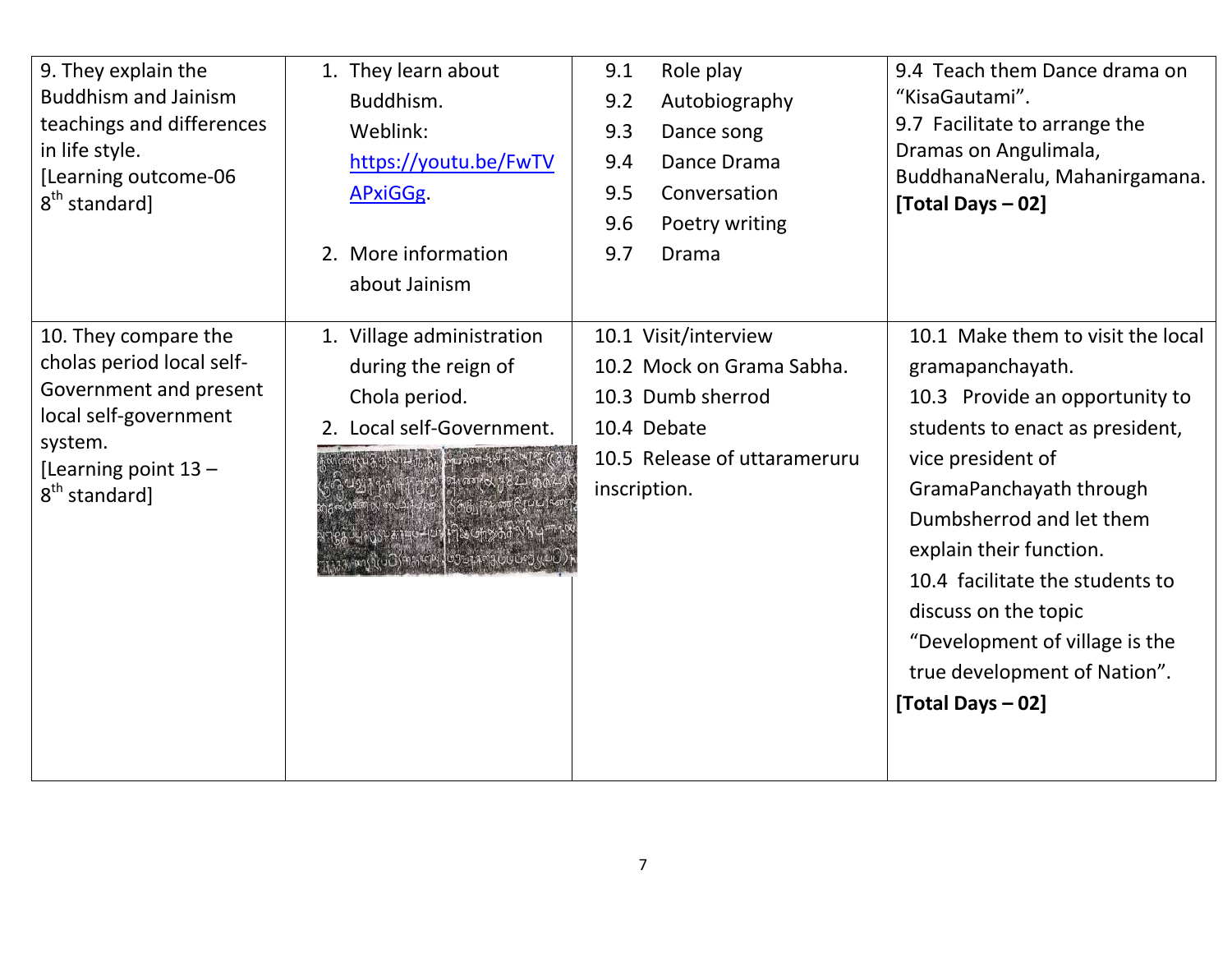11. They explain the shape of the earth. They will draw the diagram of the earth showing circumference , equator and polar diameter.

They will distinguish between latitudes and longitudes.

They Identify the logitudes on globe and map. [learning outcome-17-  $8<sup>th</sup>$  standard]

1. The Land Master



2. Latitudes and Longitudes

11.1 Observation

11.2 Modal making

11.3 Practical Activity

11.3 5 K.M from the Bedford Bridge in London, 5m high three poles were placed on flat western parallel. When it was observed from Telescope from the bridge the middle looked high. The experiment conducted in 1953 provided for definitive evidence of the shape of the earth. [as described conduct the activity given below] Geography , partner volume-01. 11.3 Observe the line of power poles on the ground from the high point. You can find the middle pole as high. [Occasional overview read the ' Guruchettan's Professional development literature] [Total Days – 03]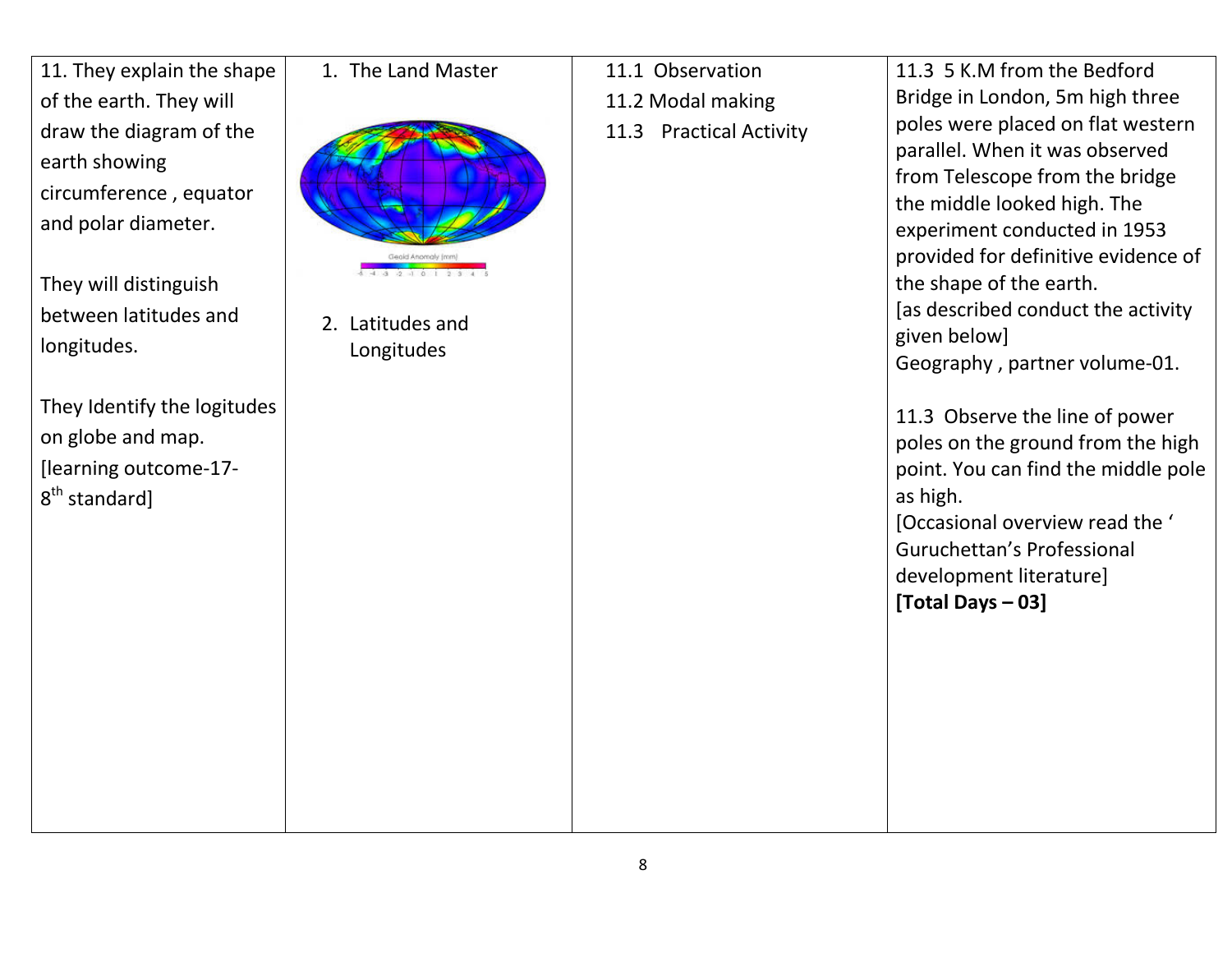| 12. They understand the<br>difference between<br>weather and climate.<br>[Learning point-19 $-$<br>VIII standard ]                                        | 1. Weather and climate.<br>2. Atmospheric Zones. | 12.1 Survey<br>12.2 Listening and recording the<br>weather report given by<br>Doordarshan(T.V) and Radio.<br>12.3 Identifying in Maps.<br>12.4 Ideal talk.                                                                                                                                                                                                                                                                                                                                                     | 12.2 Record daily changes that<br>take place in the weather and<br>prepare the map.<br>12.3 Identify the five zones.<br>12.4. Record the daily changes of<br>the atmosphere for a week and<br>facilitate the children to talk about<br>its differences.<br>[Total Days - 02]                                                                                                                                                                                                                                                                                                        |
|-----------------------------------------------------------------------------------------------------------------------------------------------------------|--------------------------------------------------|----------------------------------------------------------------------------------------------------------------------------------------------------------------------------------------------------------------------------------------------------------------------------------------------------------------------------------------------------------------------------------------------------------------------------------------------------------------------------------------------------------------|-------------------------------------------------------------------------------------------------------------------------------------------------------------------------------------------------------------------------------------------------------------------------------------------------------------------------------------------------------------------------------------------------------------------------------------------------------------------------------------------------------------------------------------------------------------------------------------|
| 13. To create awareness<br>of various environmental<br>planning programmes on<br>land conservation.<br>[Learning points-24-<br>8 <sup>th</sup> standard ] | 1. Awareness about school<br>environment.        | 13.1. Overview of the school<br>environment around the school.<br>13.2 Preparation of life<br>biodiversity found in the<br>surroundings.<br>13.3 Environment survey<br>13.4 parasitic classification.<br>13.5 Project preparation.<br>13.6 Visiting a place.<br>13.7 Witness a tele film.<br>13.8 Interview.<br>13.9 Soil Testing method<br>Weblink:-<br>https://youtu.be/O19NnSR6kok<br>13.10 Observation<br>13.11 Make them to write water<br>literacy chart.<br>13.12 To go around the<br>surrounding area. | 13.3 Let's recognize biodiversity.<br>13.4 Prompt them to identify the ty<br>13.4 Encourage them to divide<br>garbage into wet and dry then to<br>dispose it.<br>13.5 Facilitate them to prepare a<br>plan on the usage of water.<br>13.9. Simple soil testing method<br>watch Youtube clipping.<br>13.10 At school or at home finding<br>out the percentage of sorted raw<br>and dry garbage.<br>13.11 Calculate the amount of<br>water you use per day and think<br>about how little you can use.<br>Construct a table, through this do<br>confirmation of low usage of<br>water. |